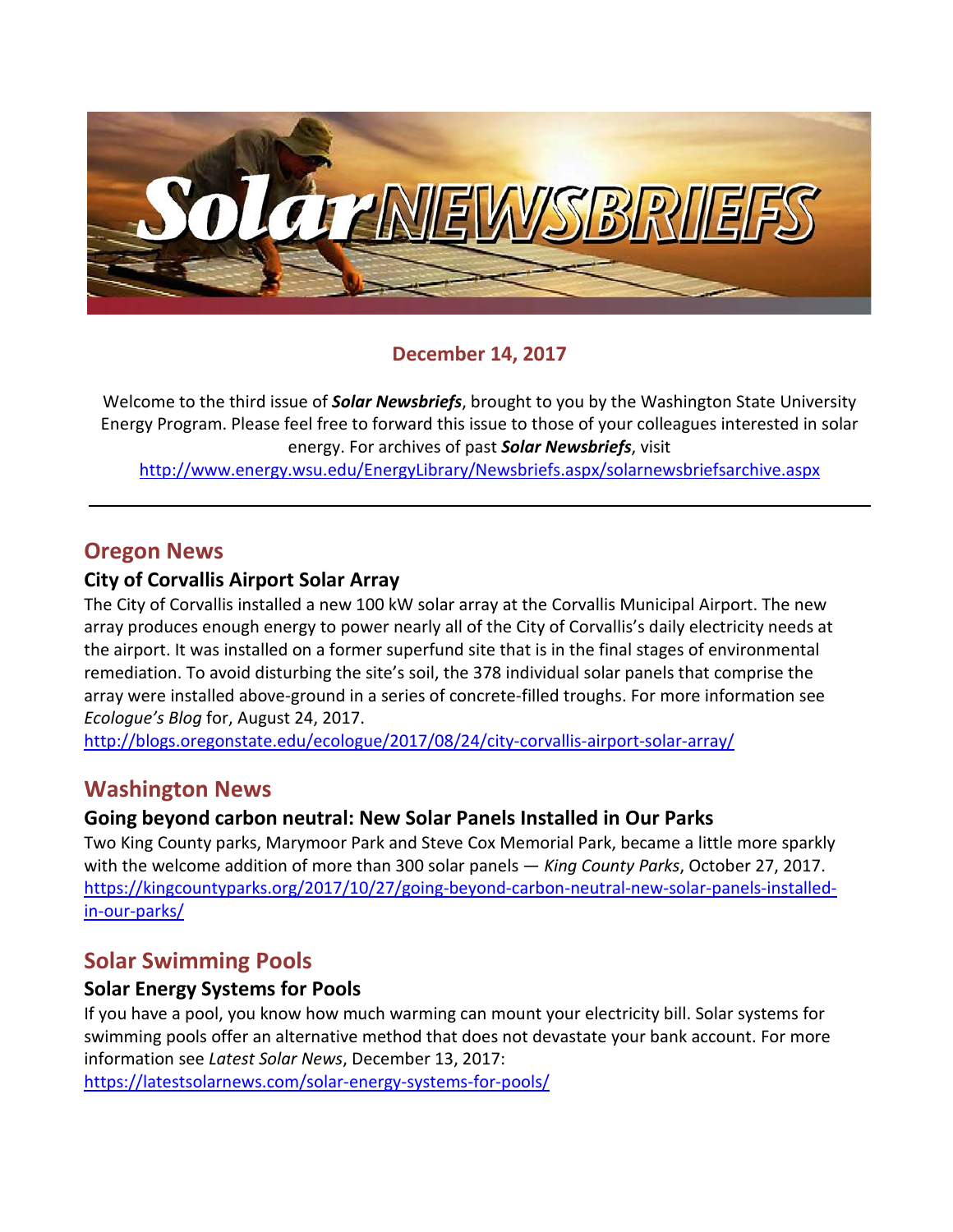# **Disaster Relief**

## **Rethinking Electric Power, Prompted by Politics and Disaster**

Lilo Danielle Pozzo, who teaches chemical engineering at the University of Washington, grew up in Puerto Rico. So when [Hurricane Maria](https://www.fema.gov/hurricane-maria) devastated the island in September, it felt, she said, like a perfect alignment of needs and expertise. Professor Pozzo studies batteries and electrical storage systems at the university's [Clean Energy Institute,](http://www.cei.washington.edu/) and Puerto Rico, a place she loves, had just seen its power grid destroyed. With others from the Institute and financial contributions collected in Seattle, they hope to create a new solar powered microgrid system, that is clean and less carbon intensive than the fossil fuel-dependent one the storm wrecked. The island is becoming an important proving ground for ideas about how low-carbon energy can be practical, both technically and financially – Read the full article in *New York Times*, December 12, 2017: [https://www.nytimes.com/2017/12/11/us/rethinking-electric-power-prompted-by-politics-and](https://www.nytimes.com/2017/12/11/us/rethinking-electric-power-prompted-by-politics-and-disaster.html)[disaster.html](https://www.nytimes.com/2017/12/11/us/rethinking-electric-power-prompted-by-politics-and-disaster.html)

## **Future Trends**

### **The Future of Solar Now Depends on More than Just Technology**

In May 2015, the [MIT Energy Initiative](http://energy.mit.edu/) released a study on ["The Future of Solar Energy"](http://energy.mit.edu/research/future-solar-energy/) to assess how solar energy could grow efficiently and robustly in the U.S., as a key enabling technology for addressing climate change. Only two and half years have passed, but in the fast-moving world of renewable energy, that's enough time for major changes. While the Future of Solar study did not try to predict the cost or deployment levels of solar power, we did observe a general trend: the cost of solar power tends to be lower than expected, and the deployment of solar power tends to be higher than expected – Read the update to the report *R & D Magazine*, November 30, 3017: [https://www.rdmag.com/article/2017/11/future-solar-now-depends-more-just](https://www.rdmag.com/article/2017/11/future-solar-now-depends-more-just-technology?utm_source=MIT+Energy+Initiative&utm_campaign=ff2ff2d20c-)[technology?utm\\_source=MIT+Energy+Initiative&utm\\_campaign=ff2ff2d20c-](https://www.rdmag.com/article/2017/11/future-solar-now-depends-more-just-technology?utm_source=MIT+Energy+Initiative&utm_campaign=ff2ff2d20c-)

### **3 Questions: The Future of Solar: U.S**

Becca Jones-Albertus,  acting deputy director for the U.S. Department of Energy Solar Energy Technologies Office, recently gave a talk hosted by the MIT Energy Initiative in which she discussed how energy storage advances and grid integration can boost the growth rate for solar energy.  Jones-Albertus provided data on cost reductions, storage options, and grid modernization – Read the article in the December 1, 2017 *MIT Energy Initiative*:

[http://energy.mit.edu/news/3-questions-future](http://energy.mit.edu/news/3-questions-future-solar%E2%80%AF/?utm_source=MIT+Energy+Initiative&utm_campaign=ff2ff2d20c-weekly_news_2017_12_07&utm_medium=email&utm_term=0_eb3c6d9c51-ff2ff2d20c-75775417&mc_cid=ff2ff2d20c&mc_eid=db861d30a1)[solar%E2%80%AF/?utm\\_source=MIT+Energy+Initiative&utm\\_campaign=ff2ff2d20c](http://energy.mit.edu/news/3-questions-future-solar%E2%80%AF/?utm_source=MIT+Energy+Initiative&utm_campaign=ff2ff2d20c-weekly_news_2017_12_07&utm_medium=email&utm_term=0_eb3c6d9c51-ff2ff2d20c-75775417&mc_cid=ff2ff2d20c&mc_eid=db861d30a1)[weekly\\_news\\_2017\\_12\\_07&utm\\_medium=email&utm\\_term=0\\_eb3c6d9c51-ff2ff2d20c-](http://energy.mit.edu/news/3-questions-future-solar%E2%80%AF/?utm_source=MIT+Energy+Initiative&utm_campaign=ff2ff2d20c-weekly_news_2017_12_07&utm_medium=email&utm_term=0_eb3c6d9c51-ff2ff2d20c-75775417&mc_cid=ff2ff2d20c&mc_eid=db861d30a1)[75775417&mc\\_cid=ff2ff2d20c&mc\\_eid=db861d30a1](http://energy.mit.edu/news/3-questions-future-solar%E2%80%AF/?utm_source=MIT+Energy+Initiative&utm_campaign=ff2ff2d20c-weekly_news_2017_12_07&utm_medium=email&utm_term=0_eb3c6d9c51-ff2ff2d20c-75775417&mc_cid=ff2ff2d20c&mc_eid=db861d30a1)

## **Environmental**

### **More states use solar plants to protect bumble bee populations**

"To combat "colony collapse", two solar developers – Cypress Creek Renewables and Florida Power & Light (FPL) – have built three utility-scale solar farms that are landscaped with native plants and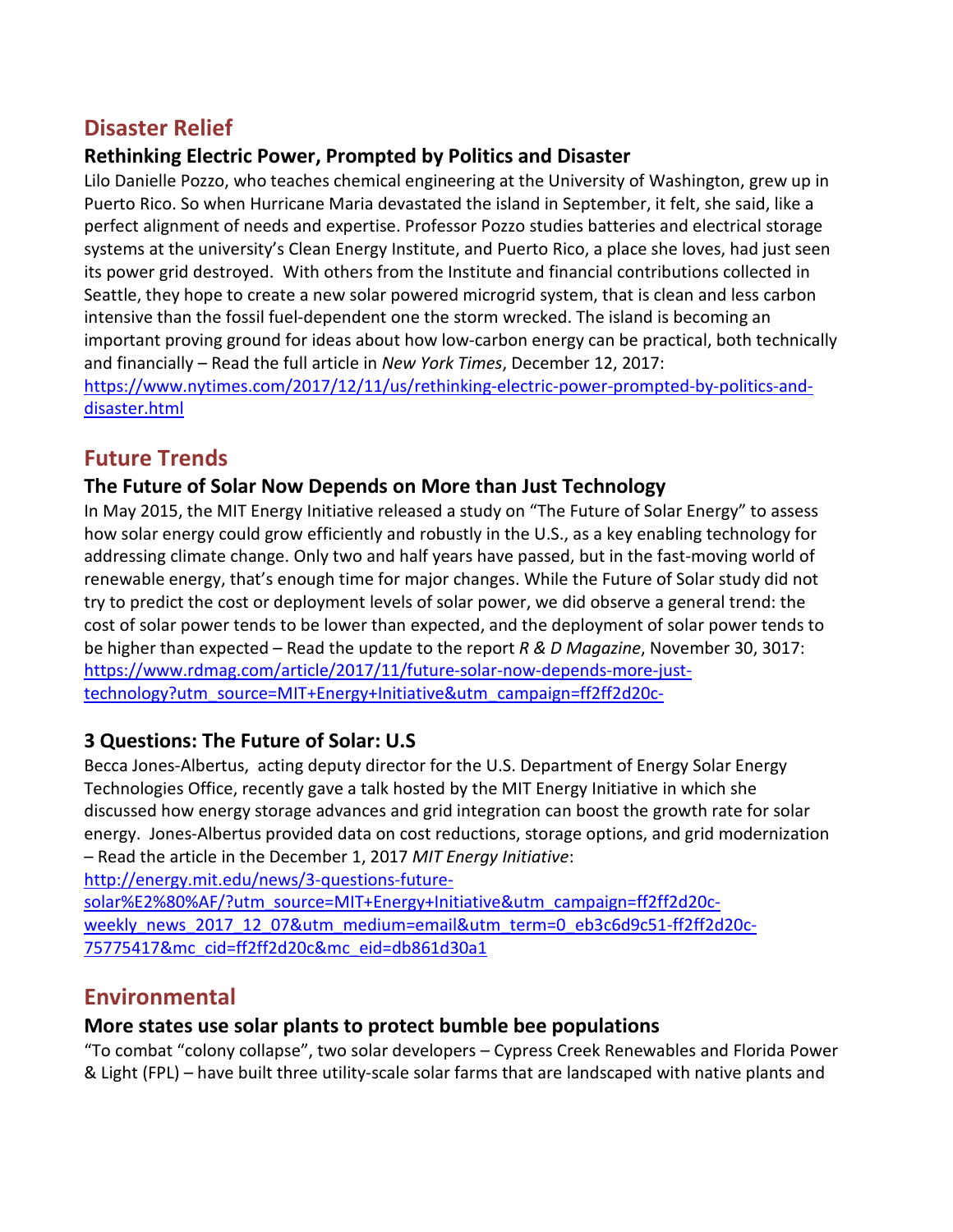flowers to provide rich habitats to support the bees' flagging populations" – *PV-Magazine*, November 16, 2017.

[https://pv-magazine-usa.com/2017/11/16/more-states-use-solar-plants-to-protect-bumble-bee](https://pv-magazine-usa.com/2017/11/16/more-states-use-solar-plants-to-protect-bumble-bee-populations/)[populations/](https://pv-magazine-usa.com/2017/11/16/more-states-use-solar-plants-to-protect-bumble-bee-populations/)

## **Reports**

## **[Updated "50 States of Grid Modernization" report available](http://nwenergy.org/resources-publications/updated-50-states-of-grid-modernization-report-available/)**

"The Department of Energy recently concluded that electric system reliability and resiliency are at risk due to the loss of what it calls "baseload" power resources — primarily coal-fired and nuclear. That claim has been largely debunked, but it raises the question of how must the electric system evolve in order to remain reliable and resilient as it transitions to new renewable resources such as wind and solar? This updated report from the [NC Clean Energy Technology Center](https://nccleantech.ncsu.edu/) describes how different states are going about it" – Read the blog and access the report from the *Northwest Energy Coalition* blog:

[http://nwenergy.org/resources-publications/updated-50-states-of-grid-modernization-report](http://nwenergy.org/resources-publications/updated-50-states-of-grid-modernization-report-available/)[available/](http://nwenergy.org/resources-publications/updated-50-states-of-grid-modernization-report-available/)

# **Technological Innovations**

### **Less Guesswork with New Analysis Tool for PV + Storage**

Using NREL's new [REopt Lite web tool,](https://reopt.nrel.gov/tool) commercial building owners can evaluate the economic feasibility of grid-connected solar photovoltaics (PV) on their buildings. The web tool identifies both the optimal PV and battery system sizes as well as the dispatch strategy to minimize the life-cycle cost of energy. REopt Lite also estimates the amount of time that a PV and battery system can sustain the site's critical load during a grid outage. REopt Lite is based on the more comprehensive (and complicated) REopt model that NREL uses to conduct project feasibility analysis for federal agencies, military installations, businesses, and communities. In 2018, NREL plans to expand REopt Lite, adding additional capabilities for resiliency analysis and providing access to the model via an application programming interface. See NREL at:

<https://reopt.nrel.gov/tool>

### **SolarWindow: Year-End 2017 Update**

SolarWindow Technologies, Inc., the leading developer of transparent electricity-generating coatings for glass windows on tall towers and skyscrapers, today issued its year-end 2017 update. Check out first-of-their-kind transparent coatings that convert ordinary windows into electricitygenerating windows, which could turn entire buildings into vertical power generators. See *Solar Quarter*:

[http://solarquarter.com/index.php?option=com\\_content&view=article&id=6990:solarwindow](http://solarquarter.com/index.php?option=com_content&view=article&id=6990:solarwindow-year-end-2017-update&catid=17:technlogy-business)[year-end-2017-update&catid=17:technlogy-business](http://solarquarter.com/index.php?option=com_content&view=article&id=6990:solarwindow-year-end-2017-update&catid=17:technlogy-business)

# **Conferences**

**Solar Washington General Meeting**